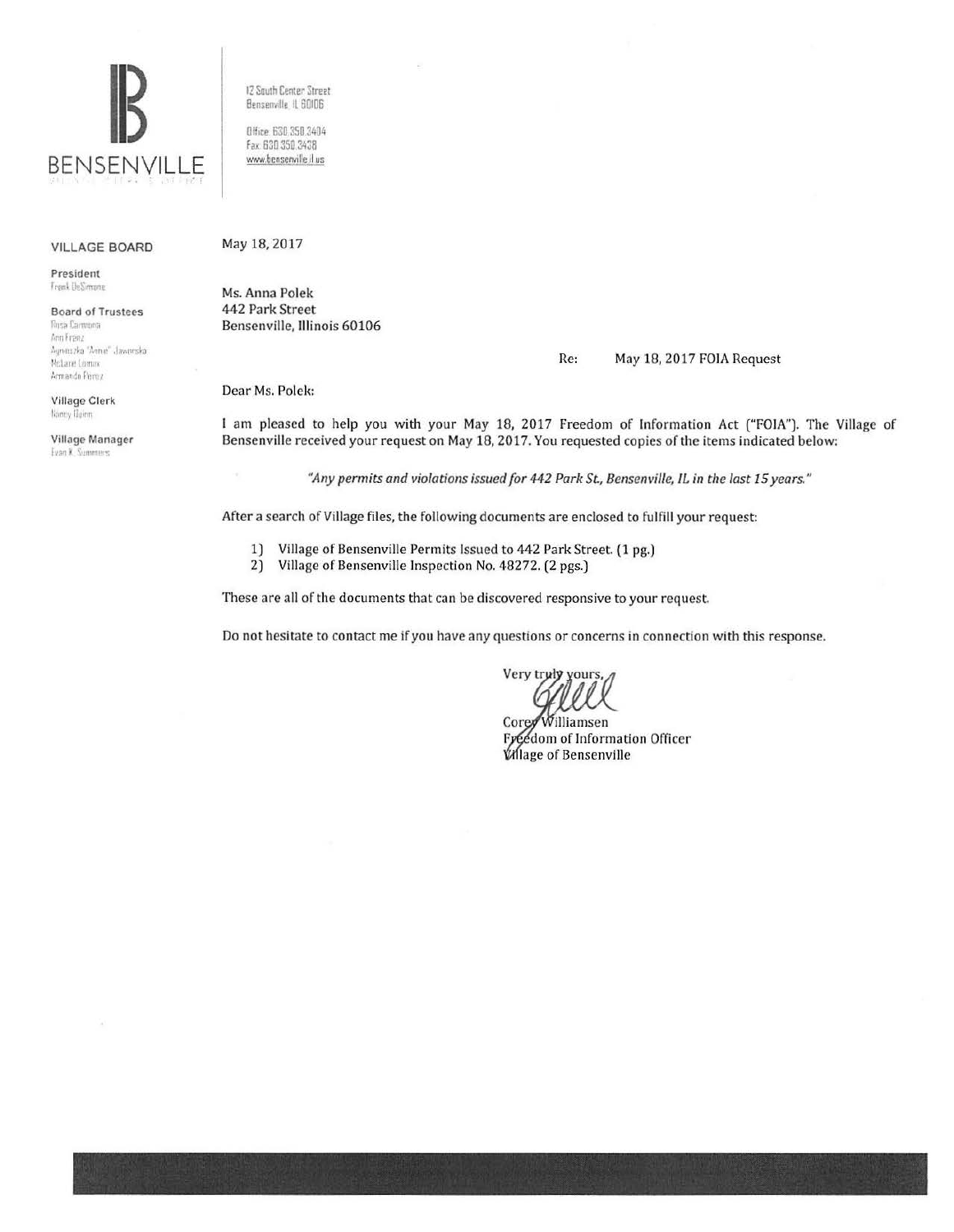| Application Reference Project/Activity |                                                 | Location |                              |        | Municipality App Status User Status Application Recv'd Applicant Role Contractor |               |                                 | Project/Activity Desc Line 2 Actual End Date Permit Number |            |        |
|----------------------------------------|-------------------------------------------------|----------|------------------------------|--------|----------------------------------------------------------------------------------|---------------|---------------------------------|------------------------------------------------------------|------------|--------|
| 6748                                   | SINGLE FAMILY ACC/ALT/REP 442 SOUTH PARK STREET |          | BENSENVILLE ACTIVE           | ACTIVE | 01/25/2017                                                                       | <b>OWNER</b>  |                                 | <b>ELECTRIC WORK</b>                                       |            | 105676 |
| 1904                                   | ROOF, GUTTERS, SIDING SF                        | 442 PARK | BENSENVILLE COMPLETE FINALED |        | 07/27/2011                                                                       | <b>ROOFER</b> | CERNY CONSTRUCTION INC. RE-ROOF |                                                            | 07/20/2016 | 101365 |
|                                        |                                                 |          |                              |        |                                                                                  |               |                                 |                                                            |            |        |

 $\mathbf{x} = \mathbf{y} \in \mathbb{R}^{N_{\mathrm{max}} \times N_{\mathrm{max}} \times N_{\mathrm{max}} \times N_{\mathrm{max}} \times N_{\mathrm{max}} \times N_{\mathrm{max}} \times N_{\mathrm{max}} \times N_{\mathrm{max}} \times N_{\mathrm{max}} \times N_{\mathrm{max}} \times N_{\mathrm{max}} \times N_{\mathrm{max}} \times N_{\mathrm{max}} \times N_{\mathrm{max}} \times N_{\mathrm{max}} \times N_{\mathrm{max}} \times N_{\mathrm{max}} \times N_{\mathrm{max}} \times N_{\mathrm{max}} \times N_{\mathrm{max}} \times N_{\mathrm{max}} \times N_{\mathrm{max}} \times N$ 

 $\mathcal{L}(\mathbf{e}_1)$  . The contract of the contract of the contract of the contract of the contract of the contract of the contract of the contract of the contract of the contract of the contract of the contract of the contra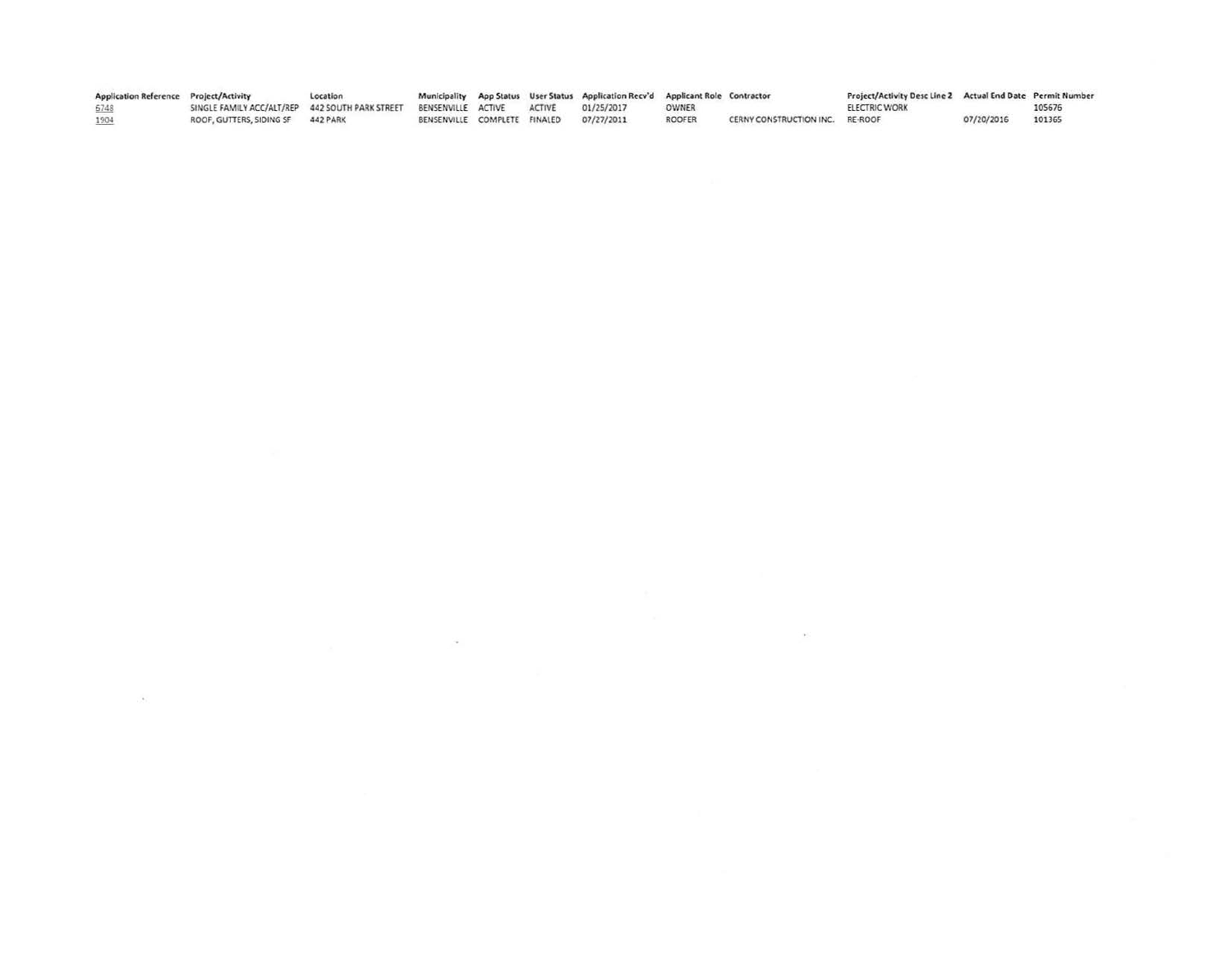

### **VILLAGE OF BENSENVILLE** INSPECTIONAL SERVICES

12 South Center Bensenville, IL 60106 630-350-3413 fax:630-350-3449

Type of Inspection: RETI: TRANSFER INSPECTION

# CORRECTION NOTICE

| Address:<br>442 PARK    |                                       | Unit:    |                                                                                                                                                                                                   |  |  |  |  |
|-------------------------|---------------------------------------|----------|---------------------------------------------------------------------------------------------------------------------------------------------------------------------------------------------------|--|--|--|--|
| Business name::         | Mutual realty                         | Phone:   | 630-595-5725                                                                                                                                                                                      |  |  |  |  |
| <b>Business Owner:</b>  |                                       | Address: |                                                                                                                                                                                                   |  |  |  |  |
| <b>Inspection Date:</b> | 12-28-16                              |          | Inspector: RON HERFF                                                                                                                                                                              |  |  |  |  |
| Checklist #             | Violation                             |          | Violation comment                                                                                                                                                                                 |  |  |  |  |
| 040B                    | HANDRAIL NEEDED FOR 4 OR MORE STEPS   |          | Handrail going upstairs is very loose                                                                                                                                                             |  |  |  |  |
| 050E                    | <b>GFCI ALL EXTERIOR RECEPTACLES</b>  |          | All exterior outlets includinghte garage must be GFCI style outlets.                                                                                                                              |  |  |  |  |
| 090D                    | <b>REPAIR HOLES IN WALL / CEILING</b> |          | There are holes in the wallls and ceilings on the main level and<br>second floor.                                                                                                                 |  |  |  |  |
| 120                     | <b>INTERIOR ELECTRIC</b>              |          | The electric meter is not grounded. The closet lighting in the<br>upstairs are installed incorrectly.                                                                                             |  |  |  |  |
|                         |                                       |          | ELECTRIC PERMITS WILL BE REQUIRED FOR ELECTRIC<br>WORK.                                                                                                                                           |  |  |  |  |
| 120D                    | REPLACE PAINTED OUTLETS               |          | All painted outlets must be cleaned or replaced.                                                                                                                                                  |  |  |  |  |
| 120F                    | <b>INSTALL REQUIRED GFCI OUTLETS</b>  |          | GFCI outlets are required for all counter height outlets.                                                                                                                                         |  |  |  |  |
| 1200                    | FLUORESCENT FIXTURE IN CLOSETS        |          | All closet lighting may no longer use screw in type light bulbs.                                                                                                                                  |  |  |  |  |
| 120 <sub>R</sub>        | WATER HEATER NEED TO BE BONDED        |          | Water heater must have bonding wine installed.                                                                                                                                                    |  |  |  |  |
| <b>120S</b>             | WATER METER NEEDS JUMPER WIRE         |          | Could not locate the water meter                                                                                                                                                                  |  |  |  |  |
| 120Z                    | <b>OTHER</b>                          |          | Garage- If a garage door opener is installed it have safety eyes<br>installed.                                                                                                                    |  |  |  |  |
| 130D                    | <b>SUMP PUMP IN VIOLATION</b>         |          | The sump pump may be<br>in the crawl space. NOTE: an extension cord in the crawl space.                                                                                                           |  |  |  |  |
| 140C                    | <b>IMPROPER GAS SUPPLY LINE</b>       |          | Gas lines for dryer and stove must be upgraded to new style.                                                                                                                                      |  |  |  |  |
| 150A                    | <b>IMPROPER DRYER VENT</b>            |          | Dryer vent pipe may not use plastic flex pipe.                                                                                                                                                    |  |  |  |  |
| 150 <sub>D</sub>        | BATHROOM NEEDS EXHAUST FAN            |          | Second floor bathroom.                                                                                                                                                                            |  |  |  |  |
| 160A                    | SMOKE DETECTORS NEEDED                |          | Smoke detectors are required in every bedroom. An AC powered<br>Smoke detector is required within 15 feet of all speeping areas. A<br>smoke detector is also required on every level of the home. |  |  |  |  |
| 160B                    | CARBON MONOXIDE NEEDED                |          | CO detectors are required with in 15 feet of all sleeping areas.                                                                                                                                  |  |  |  |  |
|                         | Additional DemarkalComments:          |          |                                                                                                                                                                                                   |  |  |  |  |

#### Additional Remarks/Comments:

Re-inspection is required with-in 30 days.

r,

Reinspection 48314 created on 12/28/2016 by 6523rher

THOSE ITEMS LISTED ABOVE ARE VIOLATIONS OF BENSENVILLE'S ADOPTED VILLAGE CODE AND/OR PROPERTY MAINTENANCE CODE. THIS IS YOUR WRITTEN "CORRECTION NOTICE". FAILURE TO CORRECT THE ABOVE LISTED VIOLATIONS WITHIN THE PRESCRIBED TIME CAN RESULT IN A FINE OF UP TO \$750 PER VIOLATION, PER DAY.